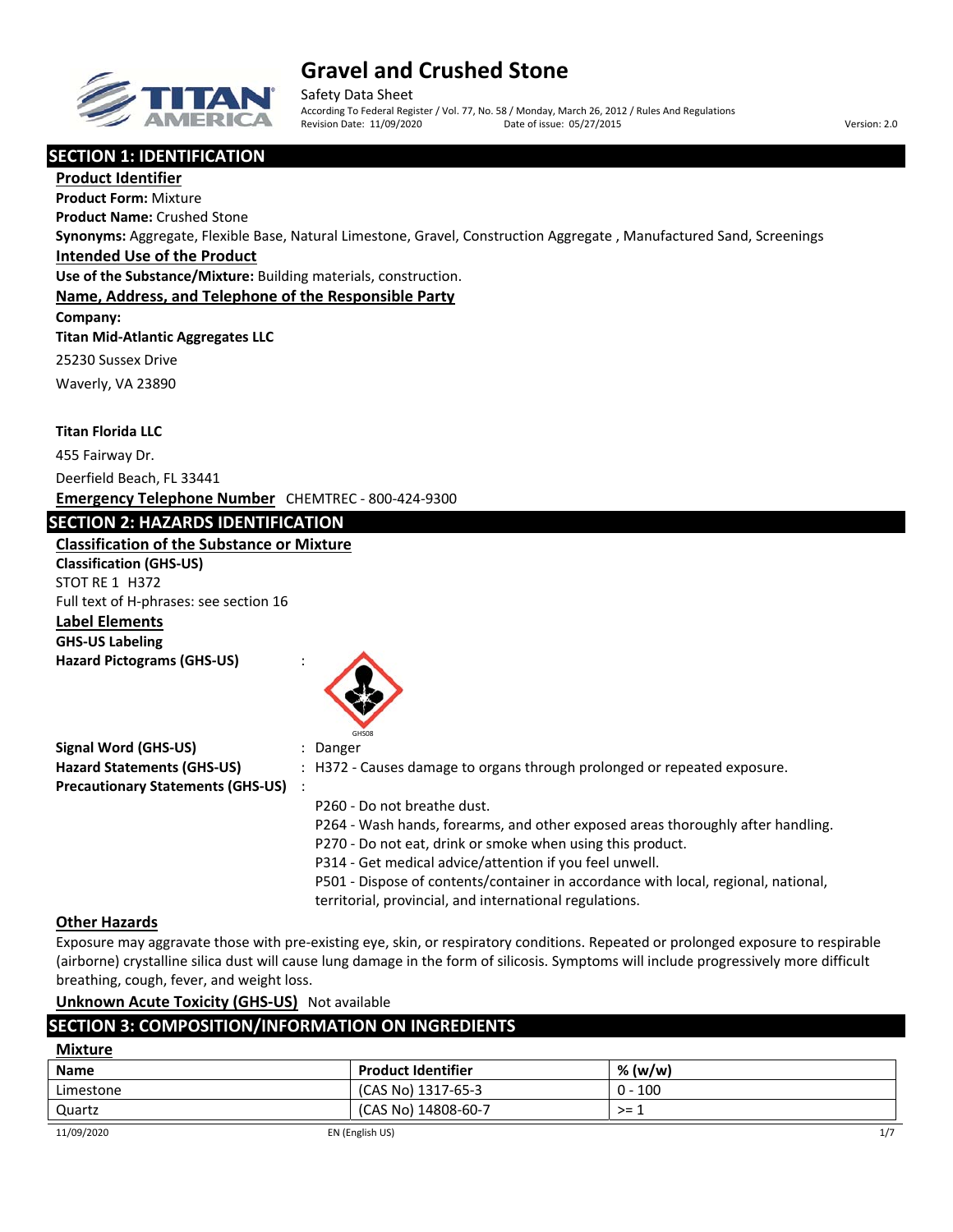Safety Data Sheet

According To Federal Register / Vol. 77, No. 58 / Monday, March 26, 2012 / Rules And Regulations

Full text of H‐phrases: see section 16

## **SECTION 4: FIRST AID MEASURES**

## **Description of First Aid Measures**

**General:** Never give anything by mouth to an unconscious person. If you feel unwell, seek medical advice (show the label if possible). **Inhalation:** Remove to fresh air and keep at rest in a position comfortable for breathing. Obtain medical attention if breathing difficulty persists.

**Skin Contact:** Rinse immediately with plenty of water. Obtain medical attention if irritation develops or persists.

**Eye Contact:** Rinse cautiously with water for at least 15 minutes. Remove contact lenses, if present and easy to do. Continue rinsing. Obtain medical attention.

**Ingestion:** Do not induce vomiting. Rinse mouth. Seek medical attention if any problems arise.

### **Most Important Symptoms and Effects Both Acute and Delayed**

**General:** Causes damage to organs through prolonged or repeated exposure.

**Inhalation:** Repeated exposure to respirable (airborne) crystalline silica dust will cause lung damage in the form of silicosis.

**Skin Contact:** Repeated or prolonged skin contact may cause irritation.

**Eye Contact:** Repeated or prolonged contact will cause mechanical irritation.

**Ingestion:** Ingestion is likely to be harmful or have adverse effects.

**Chronic Symptoms:** Causes damage to organs through prolonged or repeated exposure. Repeated or prolonged exposure to respirable (airborne) crystalline silica dust will cause lung damage in the form of silicosis. Symptoms will include progressively more difficult breathing, cough, fever, and weight loss.

### **Indication of Any Immediate Medical Attention and Special Treatment Needed**

If you feel unwell, seek medical advice (show the label where possible).

# **SECTION 5: FIRE‐FIGHTING MEASURES**

#### **Extinguishing Media**

**Suitable Extinguishing Media:** No fire hazard present for this material.

**Unsuitable Extinguishing Media:** No fire hazard present for this material.

#### **Special Hazards Arising From the Substance or Mixture**

**Fire Hazard:** Not flammable.

**Explosion Hazard:** Product is not explosive.

**Reactivity:** Hazardous reactions will not occur under normal conditions.

#### **Advice for Firefighters**

**Precautionary Measures Fire:** No fire hazard present for this material.

**Firefighting Instructions:** No fire hazard present for this material.

**Protection During Firefighting:** No fire hazard present for this material.

**Hazardous Combustion Products**: Oxides of calcium.

**Other Information:** Refer to Section 9 for flammability properties.

#### **Reference to Other Sections**

Refer to section 9 for flammability properties.

## **SECTION 6: ACCIDENTAL RELEASE MEASURES**

### **Personal Precautions, Protective Equipment and Emergency Procedures**

#### **For Non‐Emergency Personnel**

**Protective Equipment:** Use appropriate personal protection equipment (PPE).

**Emergency Procedures:** Evacuate unnecessary personnel.

#### **For Emergency Personnel**

**Protective Equipment:** Equip cleanup crew with proper protection.

**Emergency Procedures:** Ventilate area.

**Environmental Precautions** Not available

#### **Methods and Material for Containment and Cleaning Up**

**For Containment:** Contain and collect as any solid.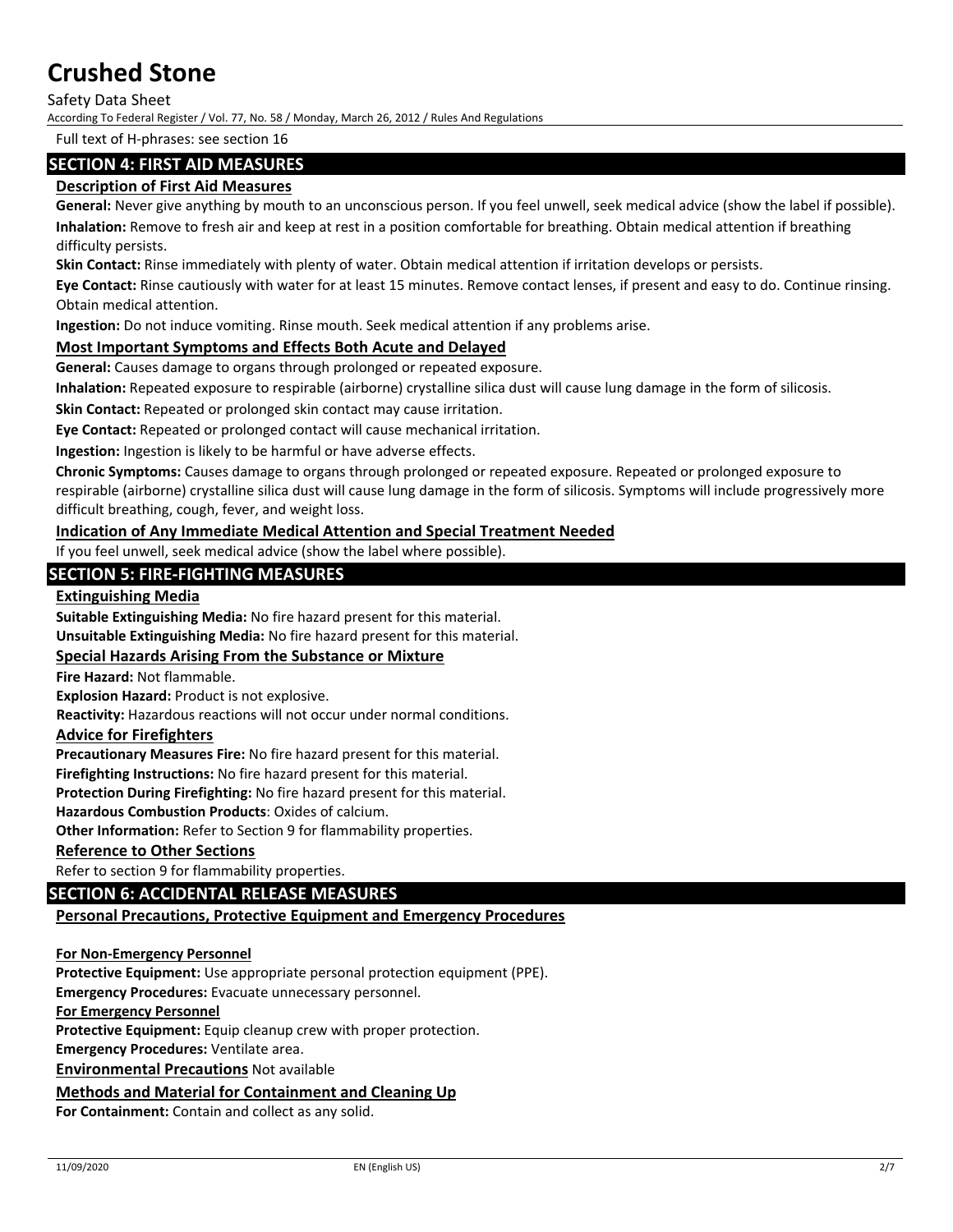#### Safety Data Sheet

According To Federal Register / Vol. 77, No. 58 / Monday, March 26, 2012 / Rules And Regulations

# **Reference to Other Sections**

See Heading 8. Exposure controls and personal protection. For further information refer to section 13.

## **SECTION 7: HANDLING AND STORAGE**

## **Precautions for Safe Handling**

**Hygiene Measures:** Handle in accordance with good industrial hygiene and safety procedures. Wash hands and other exposed areas with mild soap and water before eating, drinking or smoking and when leaving work.

#### **Conditions for Safe Storage, Including Any Incompatibilities**

**Technical Measures:** Comply with applicable regulations.

**Storage Conditions:**. Keep/Store away from Incompatible materials.

**Incompatible Materials:** Strong acids. Strong bases. Strong oxidizers.

#### **Specific End Use(s)**

Building materials, construction.

## **SECTION 8: EXPOSURE CONTROLS/PERSONAL PROTECTION**

#### **Control Parameters**

For substances listed in section 3 that are not listed here, there are no established Exposure limits from the manufacturer, supplier, importer, or the appropriate advisory agency including: ACGIH (TLV), NIOSH (REL), OSHA (PEL), Canadian provincial governments, or the Mexican government

| Quartz (14808-60-7)                |                                      |                                                                           |
|------------------------------------|--------------------------------------|---------------------------------------------------------------------------|
| <b>Mexico</b>                      | OEL TWA (mg/m <sup>3</sup> )         | 0.1 mg/m <sup>3</sup> (respirable fraction)                               |
| <b>USA ACGIH</b>                   | ACGIH TWA (mg/m <sup>3</sup> )       | 0.025 mg/m <sup>3</sup> (respirable fraction)                             |
| <b>USA ACGIH</b>                   | <b>ACGIH chemical category</b>       | A2 - Suspected Human Carcinogen                                           |
| <b>USA OSHA</b>                    | OSHA PEL (STEL) (mg/m <sup>3</sup> ) | 250 mppcf/%SiO <sub>2</sub> +5, 10mg/m <sup>3</sup> /%SiO <sub>2</sub> +2 |
| <b>USA NIOSH</b>                   | NIOSH REL (TWA) (mg/m <sup>3</sup> ) | 0.05 mg/m <sup>3</sup> (respirable dust)                                  |
| <b>USA IDLH</b>                    | US IDLH (mg/m <sup>3</sup> )         | 50 mg/m <sup>3</sup> (respirable dust)                                    |
| <b>Alberta</b>                     | OEL TWA (mg/m <sup>3</sup> )         | 0.025 mg/m <sup>3</sup> (respirable particulate)                          |
| <b>British Columbia</b>            | OEL TWA (mg/m <sup>3</sup> )         | 0.025 mg/m <sup>3</sup> (respirable)                                      |
| Manitoba                           | OEL TWA (mg/m <sup>3</sup> )         | 0.025 mg/m <sup>3</sup> (respirable fraction)                             |
| <b>New Brunswick</b>               | OEL TWA (mg/m <sup>3</sup> )         | 0.1 mg/m <sup>3</sup> (respirable fraction)                               |
| <b>Newfoundland &amp; Labrador</b> | OEL TWA (mg/m <sup>3</sup> )         | 0.025 mg/m <sup>3</sup> (respirable fraction)                             |
| <b>Nova Scotia</b>                 | OEL TWA (mg/m <sup>3</sup> )         | 0.025 mg/m <sup>3</sup> (respirable fraction)                             |
| <b>Nunavut</b>                     | OEL TWA (mg/m <sup>3</sup> )         | 0.1 mg/m <sup>3</sup> (respirable mass)                                   |
|                                    |                                      | 0.3 mg/m <sup>3</sup> (total mass)                                        |
| <b>Northwest Territories</b>       | OEL TWA (mg/m <sup>3</sup> )         | $0.1$ mg/m <sup>3</sup> (respirable mass)                                 |
|                                    |                                      | 0.3 mg/m <sup>3</sup> (total mass)                                        |
| <b>Ontario</b>                     | OEL TWA (mg/m <sup>3</sup> )         | 0.10 mg/m <sup>3</sup> (designated substances regulation-respirable)      |
| <b>Prince Edward Island</b>        | OEL TWA (mg/m <sup>3</sup> )         | 0.025 mg/m <sup>3</sup> (respirable fraction)                             |
| Québec                             | VEMP ( $mg/m3$ )                     | 0.1 mg/m <sup>3</sup> (respirable dust)                                   |
| Saskatchewan                       | OEL TWA (mg/m <sup>3</sup> )         | 0.05 mg/m <sup>3</sup> (respirable fraction)                              |
| Yukon                              | OEL TWA (mg/m <sup>3</sup> )         | 300 particle/mL                                                           |
| Limestone (1317-65-3)              |                                      |                                                                           |
| <b>Mexico</b>                      | OEL TWA (mg/m <sup>3</sup> )         | $10 \text{ mg/m}^3$                                                       |
| <b>Mexico</b>                      | OEL STEL (mg/m <sup>3</sup> )        | $20 \text{ mg/m}^3$                                                       |
| <b>USA OSHA</b>                    | OSHA PEL (TWA) (mg/m <sup>3</sup> )  | 15 mg/m <sup>3</sup> (total dust)                                         |
|                                    |                                      | 5 mg/m <sup>3</sup> (respirable fraction)                                 |
| <b>USA NIOSH</b>                   | NIOSH REL (TWA) (mg/m <sup>3</sup> ) | 10 mg/m <sup>3</sup> (total dust)                                         |
|                                    |                                      | 5 mg/m <sup>3</sup> (respirable dust)                                     |
| Alberta                            | OEL TWA (mg/m <sup>3</sup> )         | $10 \text{ mg/m}^3$                                                       |
| <b>British Columbia</b>            | OEL STEL (mg/m <sup>3</sup> )        | 20 mg/m <sup>3</sup> (total dust)                                         |
| <b>British Columbia</b>            | OEL TWA (mg/m <sup>3</sup> )         | 10 mg/m <sup>3</sup> (total dust)                                         |
|                                    |                                      | 3 mg/m <sup>3</sup> (respirable fraction)                                 |
| <b>New Brunswick</b>               | OEL TWA (mg/m <sup>3</sup> )         | 10 mg/m <sup>3</sup> (particulate matter containing no Asbestos and       |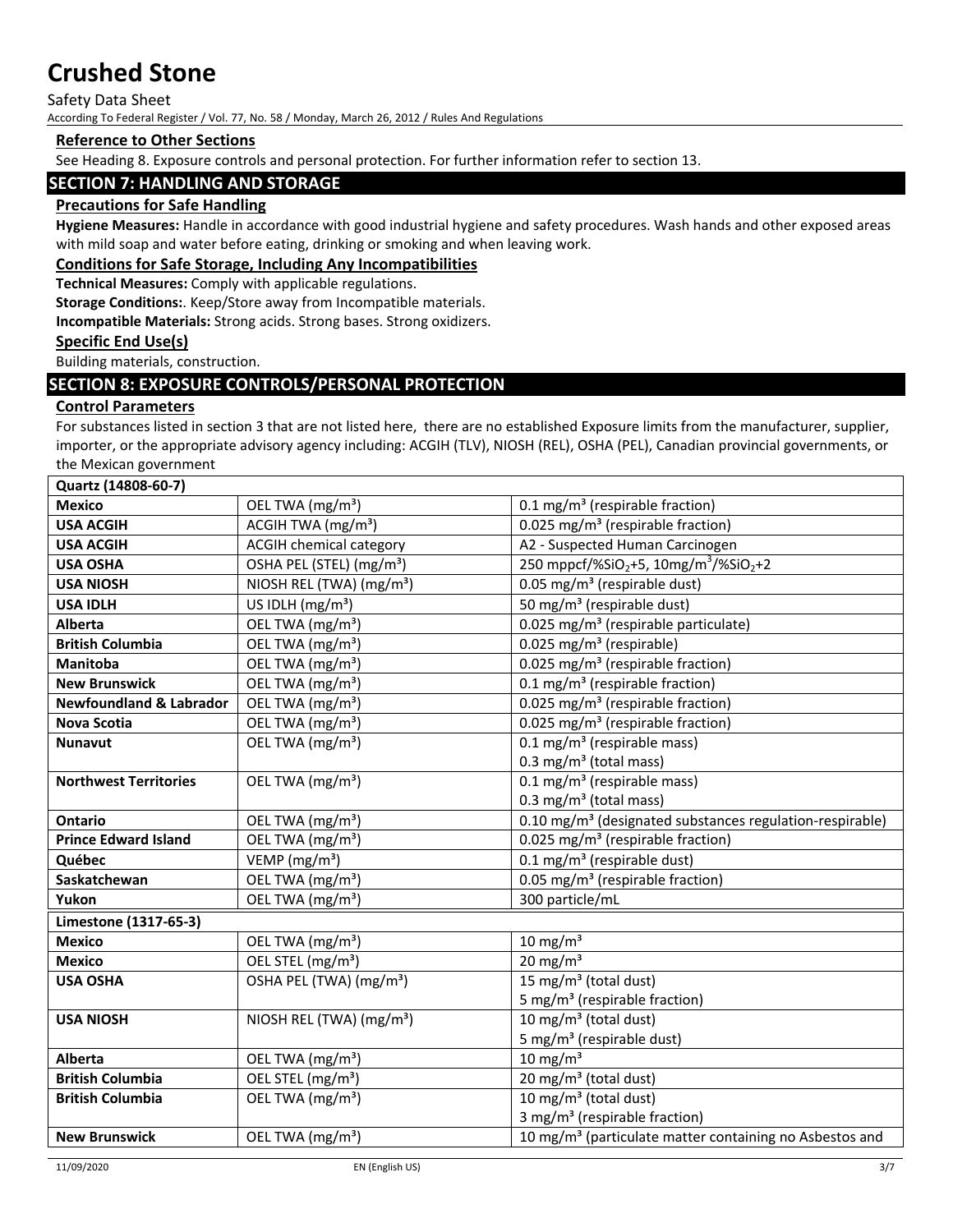#### Safety Data Sheet

According To Federal Register / Vol. 77, No. 58 / Monday, March 26, 2012 / Rules And Regulations

|                              |                               | <1% Crystalline silica)                                         |
|------------------------------|-------------------------------|-----------------------------------------------------------------|
| <b>Nunavut</b>               | OEL TWA $(mg/m3)$             | 5 mg/m <sup>3</sup> (respirable mass)                           |
|                              |                               | 10 mg/m <sup>3</sup> (total mass)                               |
| <b>Northwest Territories</b> | OEL TWA (mg/m <sup>3</sup> )  | 5 mg/m <sup>3</sup> (respirable mass)                           |
|                              |                               | 10 mg/m $3$ (total mass)                                        |
| Québec                       | VEMP ( $mg/m3$ )              | 10 mg/m <sup>3</sup> (Limestone, containing no Asbestos and <1% |
|                              |                               | Crystalline silica-total dust)                                  |
| Saskatchewan                 | OEL STEL (mg/m <sup>3</sup> ) | $20 \text{ mg/m}^3$                                             |
| Saskatchewan                 | OEL TWA (mg/m <sup>3</sup> )  | $10 \text{ mg/m}^3$                                             |
| Yukon                        | OEL STEL (mg/m <sup>3</sup> ) | $20 \text{ mg/m}^3$                                             |
| Yukon                        | OEL TWA (mg/m <sup>3</sup> )  | 30 mppcf                                                        |
|                              |                               | $10 \text{ mg/m}^3$                                             |

### **Exposure Controls**

**Appropriate Engineering Controls:** Ensure adequate ventilation, especially in confined areas. Clean water should always be readily available for skin and (emergency) eye washing. Ensure all national/local regulations are observed.

**Personal Protective Equipment:** Protective goggles or safety glasses with side shields. Gloves. Protective clothing. Dust formation: dust mask or Respirator (See Below).



**Materials for Protective Clothing:** Wear suitable materials and fabrics.

**Hand Protection:** Wear protective gloves.

**Eye Protection:** Goggles or safety glasses.

**Skin and Body Protection:** Wear suitable protective clothing.

**Respiratory Protection:** Use NIOSH‐approved dust mask or properly fitted, particulate filter respirator complying with an approved standard (NIOSH/MSHA), if a risk assessment indicates this is necessary.Respirator selection must be based on known or anticipated exposure levels, the hazards of theproduct, and assigned protection factor of the selected respirator.

# **SECTION 9: PHYSICAL AND CHEMICAL PROPERTIES**

**Information on Basic Physical and Chemical Properties**

| <b>Physical State</b>                  | Solid<br>٠                                     |  |
|----------------------------------------|------------------------------------------------|--|
| Appearance                             | Gray or brown, solid mixture<br>$\ddot{\cdot}$ |  |
| Odor                                   | Faint                                          |  |
| <b>Odor Threshold</b>                  | Not available<br>٠                             |  |
| рH                                     | Not available<br>٠                             |  |
| <b>Evaporation Rate</b>                | Not available                                  |  |
| <b>Melting Point</b>                   | Not available                                  |  |
| <b>Freezing Point</b>                  | Not available                                  |  |
| <b>Boiling Point</b>                   | Not available<br>٠                             |  |
| <b>Flash Point</b>                     | Not available                                  |  |
| <b>Auto-ignition Temperature</b>       | Not available                                  |  |
| <b>Decomposition Temperature</b>       | Not available<br>$\ddot{\phantom{a}}$          |  |
| Flammability (solid, gas)              | Not available                                  |  |
| <b>Lower Flammable Limit</b>           | Not available                                  |  |
| Upper Flammable Limit                  | Not available<br>٠                             |  |
| <b>Vapor Pressure</b>                  | Not available                                  |  |
| <b>Relative Vapor Density at 20 °C</b> | Not available                                  |  |
| <b>Relative Density</b>                | Not available<br>$\bullet$                     |  |
| <b>Specific Gravity</b>                | $1.7 - 3.0$<br>$\ddot{\phantom{a}}$            |  |
| Solubility                             | Insoluble in water.                            |  |
|                                        |                                                |  |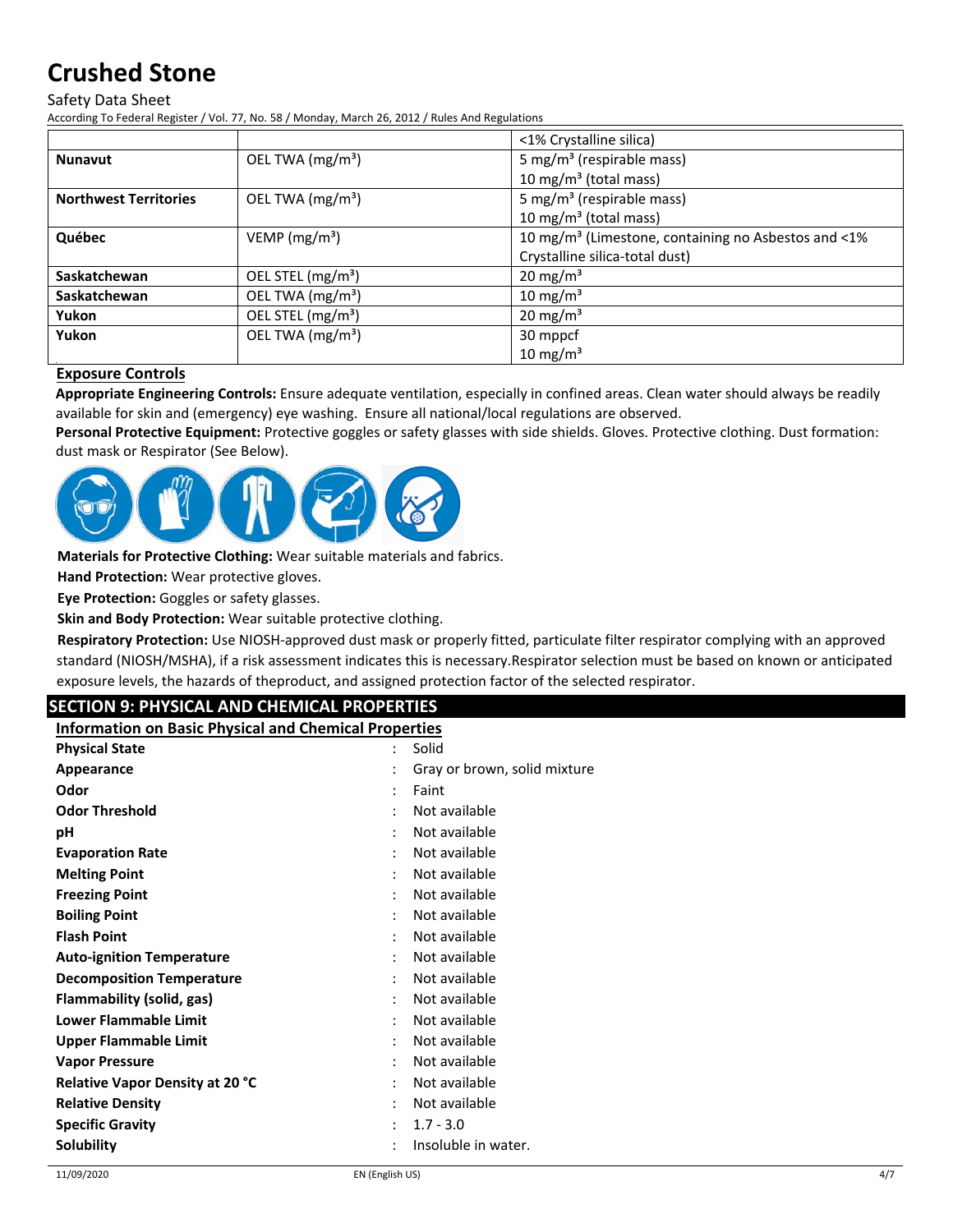Safety Data Sheet

According To Federal Register / Vol. 77, No. 58 / Monday, March 26, 2012 / Rules And Regulations

**Partition Coefficient: N‐Octanol/Water** : Not available

**Viscosity** : Not available

**Explosion Data – Sensitivity to Mechanical Impact** : Not expected to present an explosion hazard due to mechanical impact.

**Explosion Data – Sensitivity to Static Discharge** : Not expected to present an explosion hazard due to static discharge.

# **SECTION 10: STABILITY AND REACTIVITY**

Reactivity: Hazardous reactions will not occur under normal conditions.

**Chemical Stability:** Stable under recommended handling and storage conditions (see section 7).

**Possibility of Hazardous Reactions:** Hazardous polymerization will not occur.

**Conditions to Avoid:** Incompatible materials.

**Incompatible Materials:** Strong acids, strong bases, strong oxidizers.

**Hazardous Decomposition Products:** Quartz (silica) will dissolve in hydroflouric acid producing a corrosive gas, silicon tetrafluoride.

## **SECTION 11: TOXICOLOGICAL INFORMATION**

**Information on Toxicological Effects ‐ Product**

**Acute Toxicity:** Not classified

**LD50 and LC50 Data:** Not available

**Skin Corrosion/Irritation:** Not classified

**Serious Eye Damage/Irritation:** Not classified

**Respiratory or Skin Sensitization:** Not classified

**Germ Cell Mutagenicity:** Not classified

**Teratogenicity:** Not classified

**Carcinogenicity:** Not classified.

**Specific Target Organ Toxicity (Repeated Exposure):** Causes damage to organs through prolonged or repeated exposure.

**Reproductive Toxicity:** Not classified

**Specific Target Organ Toxicity (Single Exposure):** Not classified

**Aspiration Hazard:** Not classified

**Symptoms/Injuries After Inhalation:** Repeated exposure to respirable (airborne) crystalline silica dust will cause lung damage in the form of silicosis.

**Symptoms/Injuries After Skin Contact:** Repeated or prolonged skin contact may cause irritation.

**Symptoms/Injuries After Eye Contact:** Repeated or prolonged contact will cause mechanical irritation.

**Symptoms/Injuries After Ingestion:** Ingestion is likely to be harmful or have adverse effects.

**Chronic Symptoms:** Causes damage to organs through prolonged or repeated exposure. Repeated or prolonged exposure to respirable (airborne) crystalline silica dust will cause lung damage in the form of silicosis. Symptoms will include progressively more difficult breathing, cough, fever, and weight loss.

# **Information on Toxicological Effects ‐ Ingredient(s)**

**LD50 and LC50 Data:**

| Quartz (14808-60-7)                              |                                               |  |
|--------------------------------------------------|-----------------------------------------------|--|
| LD50 Oral Rat                                    | $>$ 5000 mg/kg                                |  |
| <b>LD50 Dermal Rat</b>                           | > 5000 mg/kg                                  |  |
| Quartz (14808-60-7)                              |                                               |  |
| <b>IARC Group</b>                                |                                               |  |
| <b>National Toxicology Program (NTP) Status</b>  | Known Human Carcinogens.                      |  |
| <b>OSHA Hazard Communication Carcinogen List</b> | In OSHA Hazard Communication Carcinogen list. |  |

## **SECTION 12: ECOLOGICAL INFORMATION**

**Toxicity No additional information available**

**Persistence and Degradability** Not available

**Bioaccumulative Potential** Not available

**Mobility in Soil** Not available

**Other Adverse Effects**

**Other Information:** Avoid release to the environment.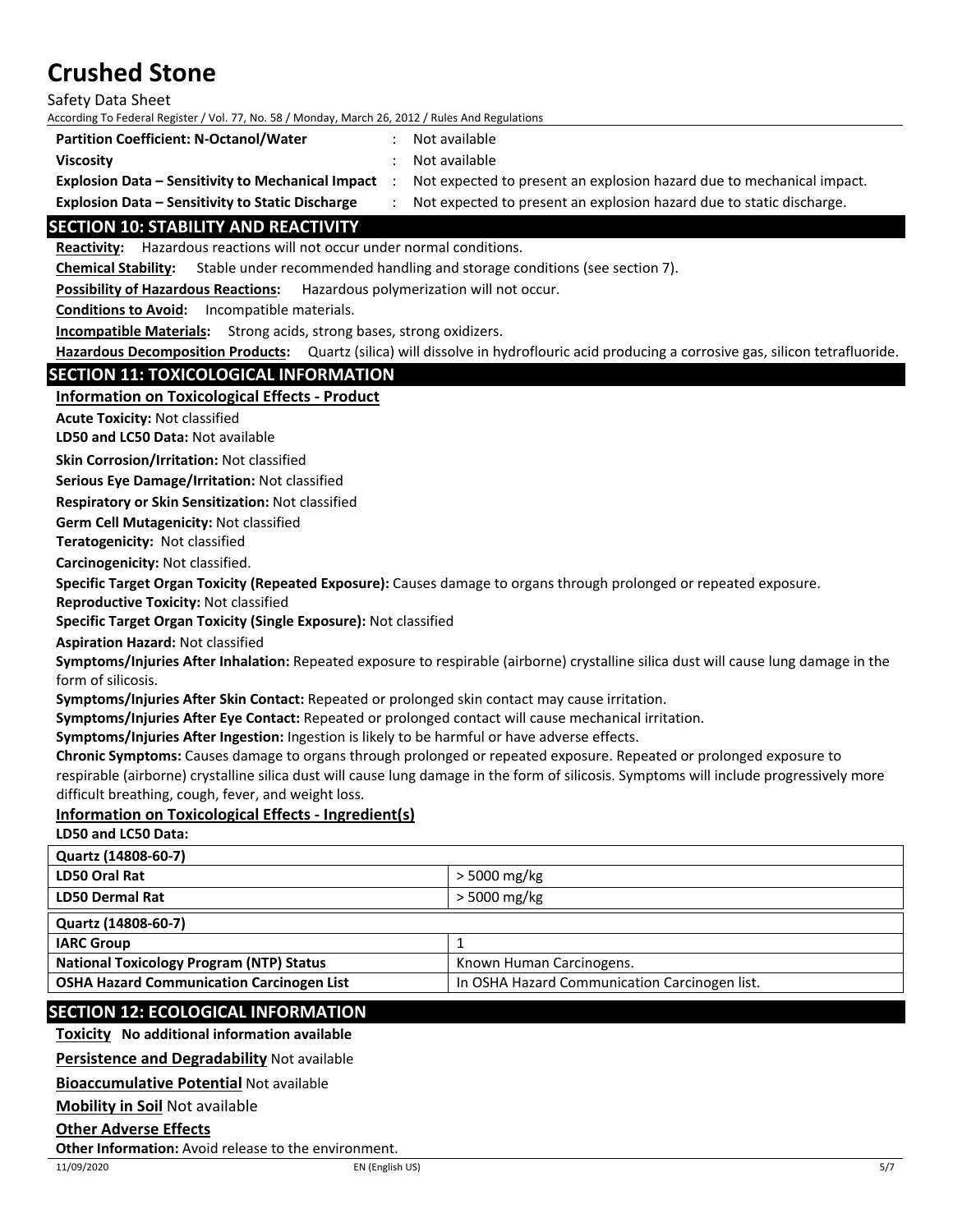Safety Data Sheet

According To Federal Register / Vol. 77, No. 58 / Monday, March 26, 2012 / Rules And Regulations

#### **SECTION 13: DISPOSAL CONSIDERATIONS**

**Waste Disposal Recommendations:** Dispose of waste material in accordance with all local, regional, national, provincial, territorial and international regulations.

**Ecology – Waste Materials:** Avoid release to the environment.

## **SECTION 14: TRANSPORT INFORMATION**

**In Accordance with DOT** Not regulated for transport **In Accordance with IMDG** Not regulated for transport **In Accordance with IATA** Not regulated for transport **In Accordance with TDG** Not regulated for transport

# **SECTION 15: REGULATORY INFORMATION**

**US Federal Regulations**

**Crushed Stone**

| <b>SARA Section 311/312 Hazard Classes</b>                                | Delayed (chronic) health hazard |  |
|---------------------------------------------------------------------------|---------------------------------|--|
| Quartz (14808-60-7)                                                       |                                 |  |
| Listed on the United States TSCA (Toxic Substances Control Act) inventory |                                 |  |

| י בואות אוויו נווכי טווונכש טנאכן וויס וויכולו ניסיוני טווויוס ווייכוונט ווייכוננטו ו |                                 |
|---------------------------------------------------------------------------------------|---------------------------------|
| <b>SARA Section 311/312 Hazard Classes</b>                                            | Immediate (acute) health hazard |
|                                                                                       | Delayed (chronic) health hazard |
|                                                                                       |                                 |

**Limestone (1317‐65‐3)**

Listed on the United States TSCA (Toxic Substances Control Act) inventory

#### **US State Regulations**

#### **Quartz (14808‐60‐7)**

| U.S. - California - Proposition 65 - Carcinogens List | U WARNING: This product contains chemicals known to the State of |
|-------------------------------------------------------|------------------------------------------------------------------|
|                                                       | California to cause cancer.                                      |
|                                                       |                                                                  |

**Quartz (14808‐60‐7)**

U.S. ‐ Massachusetts ‐ Right To Know List

U.S. ‐ New Jersey ‐ Right to Know Hazardous Substance List

U.S. ‐ Pennsylvania ‐ RTK (Right to Know) List

## **Limestone (1317‐65‐3)**

U.S. ‐ Massachusetts ‐ Right To Know List

- U.S. ‐ New Jersey ‐ Right to Know Hazardous Substance List
- U.S. ‐ Pennsylvania ‐ RTK (Right to Know) List

### **Canadian Regulations**

| <b>Crushed Stone</b>                                       |                                                                                    |  |
|------------------------------------------------------------|------------------------------------------------------------------------------------|--|
| <b>WHMIS Classification</b>                                | Class D Division 2 Subdivision A - Very toxic material causing other toxic effects |  |
|                                                            |                                                                                    |  |
| Quartz (14808-60-7)                                        |                                                                                    |  |
| Listed on the Canadian DSL (Domestic Substances List)      |                                                                                    |  |
| Listed on the Canadian IDL (Ingredient Disclosure List)    |                                                                                    |  |
| <b>IDL Concentration 1%</b>                                |                                                                                    |  |
| <b>WHMIS Classification</b>                                | Class D Division 2 Subdivision A - Very toxic material causing other toxic effects |  |
|                                                            | Class D Division 2 Subdivision B - Toxic material causing other toxic effects      |  |
| Limestone (1317-65-3)                                      |                                                                                    |  |
| Listed on the Canadian NDSL (Non-Domestic Substances List) |                                                                                    |  |
| <b>WHMIS Classification</b>                                | Uncontrolled product according to WHMIS classification criteria                    |  |